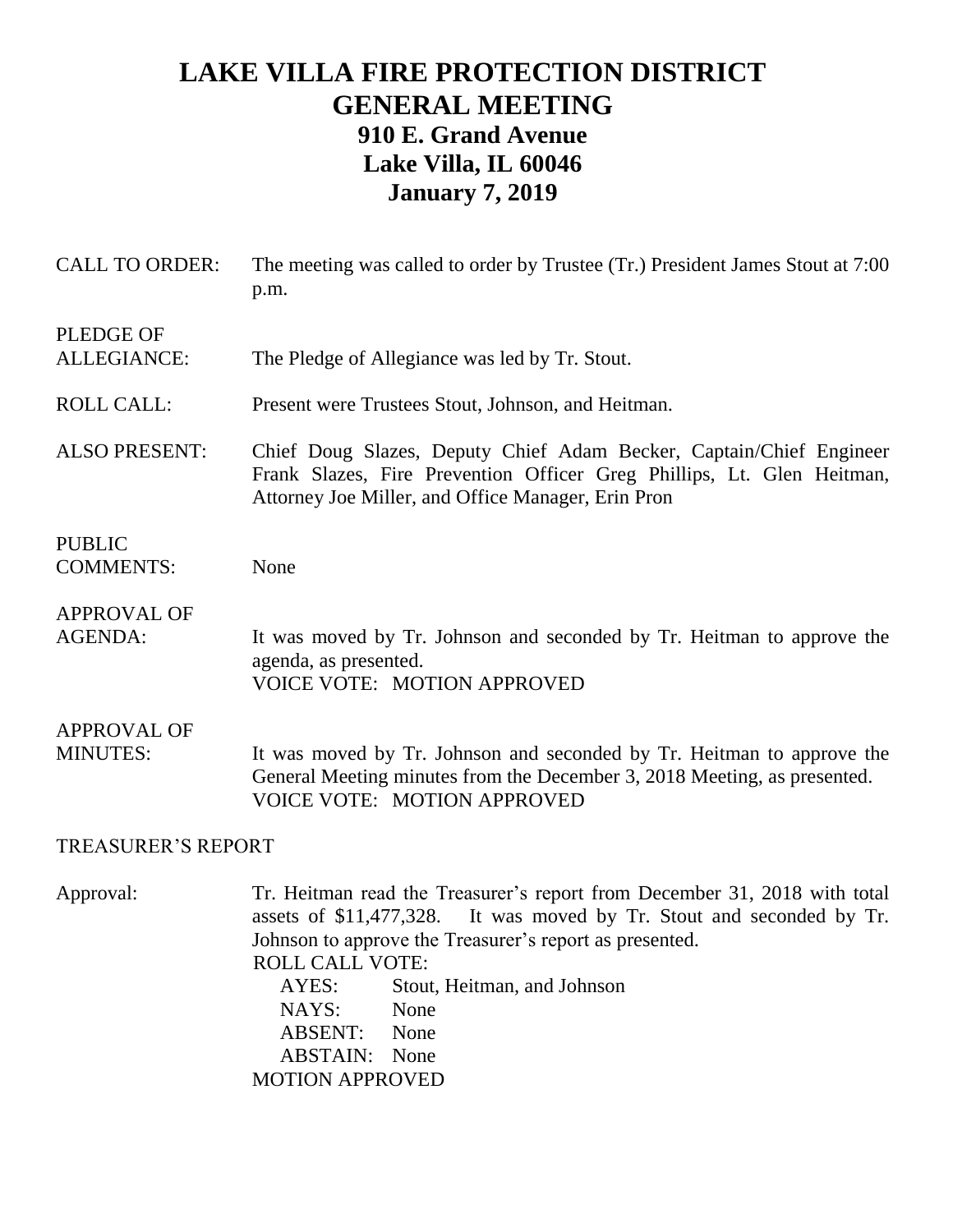| Investments/<br>Accounts: | Tr. Heitman reviewed the District's investments. Tr. Heitman will investigate<br>rates for the CDs that expired and report back to the Board at the February<br>meeting. |                         |  |
|---------------------------|--------------------------------------------------------------------------------------------------------------------------------------------------------------------------|-------------------------|--|
| Payment of Bills:         | It was moved by Tr. Heitman and seconded by Tr. Johnson to approve the<br>January bills to be paid in the amount of \$415,395.39.<br><b>ROLL CALL VOTE:</b>              |                         |  |
|                           | AYES:                                                                                                                                                                    | Stout, Heitman, Johnson |  |
|                           | NAYS:                                                                                                                                                                    | None                    |  |
|                           | <b>ABSENT:</b>                                                                                                                                                           | Johnson                 |  |
|                           | <b>ABSTAIN:</b> None                                                                                                                                                     |                         |  |
|                           | <b>MOTION APPROVED</b>                                                                                                                                                   |                         |  |

## OLD BUSINESS

Station 2 Renovation: Chief Slazes informed the Board about the latest Construction Meeting. The Chief also let the Board know that renovations will start at the end of this week or beginning of next week. The District Board meetings and future trainings will be held at the Lake Villa Township building.

## NEW BUSINESS None

## REPORTS FROM ADMINISTRATION

Chief's Report: Chief Doug Slazes stated that the Firefighter/Paramedics had 265 total calls for the month of December with 15 mutual aid calls. There was one appliance fire and 14 motor vehicle crashes.

> Chief Doug Slazes advised the Board that there were 3046 assigned incidents for 2018. This is a 44-incident increase from 2017

> Deputy Chief Adam Becker was sworn in on January 2, 2019 by Chief Doug Slazes and Trustee Stout. His office will be at Station 3 during the construction at Station 2.

> Chief Slazes informed the Board that Lt. Glen Heitman will retire from the Lake Villa Fire Protection District on February  $1<sup>st</sup>$ . This will mark Lt. Heitman's  $25<sup>th</sup>$  Anniversary with the Lake Villa Fire Department. Lt. Heitman will stay on as the head of the Dive Team and the trainer for the divers.

> Chief Doug Slazes let the Board know of other activities, meetings, and events the Department has attended.